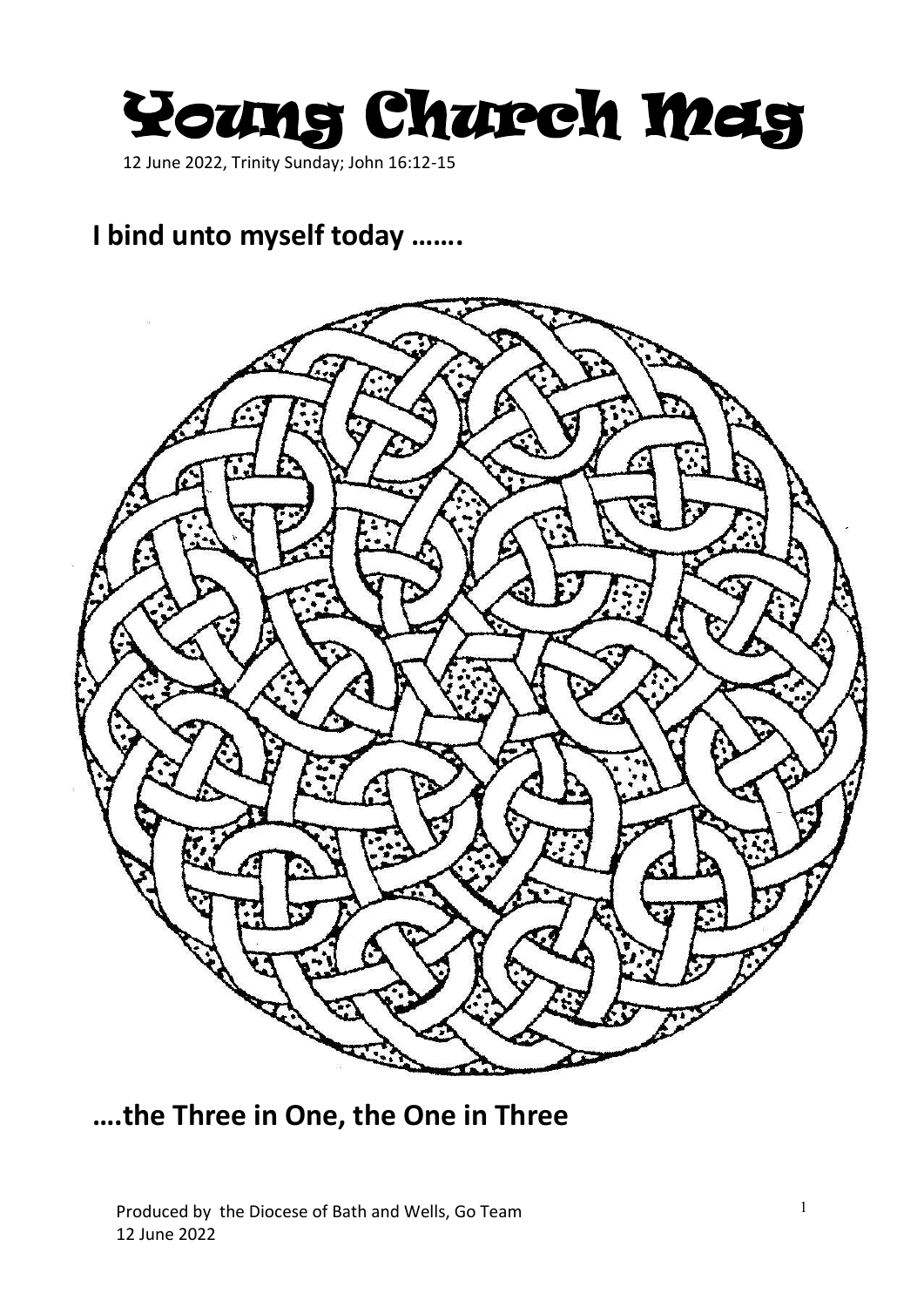**TRI** means **three**. Can you match these **TRI** words with their right meanings?

| Tri-cycle | A shape with 3 sides     |
|-----------|--------------------------|
| Tri-angle | 3 children born together |
| Tri-plets | God seen as 3-in-1       |
| Tri-nity  | Bike with 3 wheels       |

Join the dots from 1 to 33 to find another symbol for the Trinity

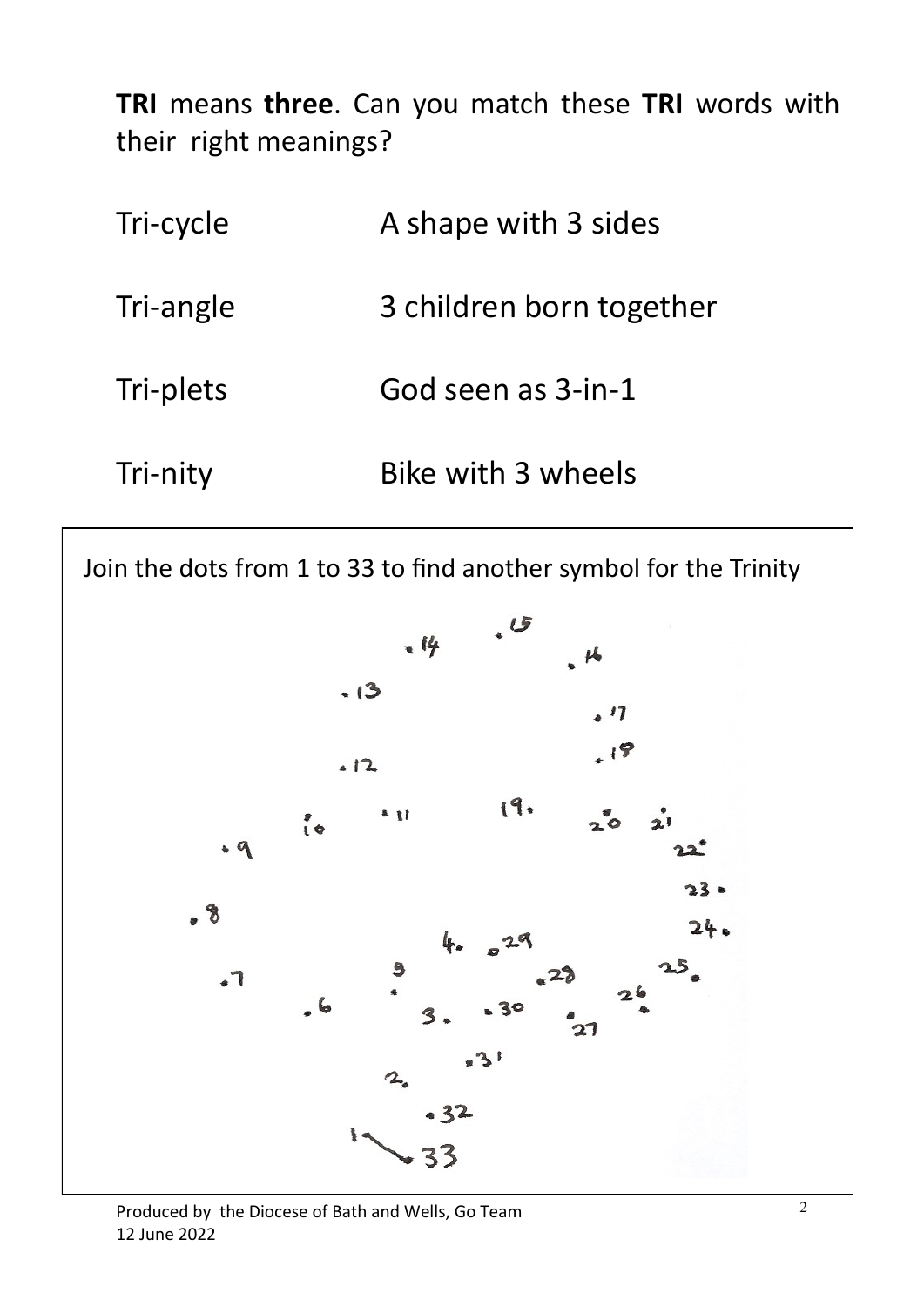How many triangles can you see in this triangle?





**By the way –** if a triangle has 3 sides, a Tristar has 3 engines, and a tricycle has 3 wheels, then what does a trifle have?

*Jelly!*